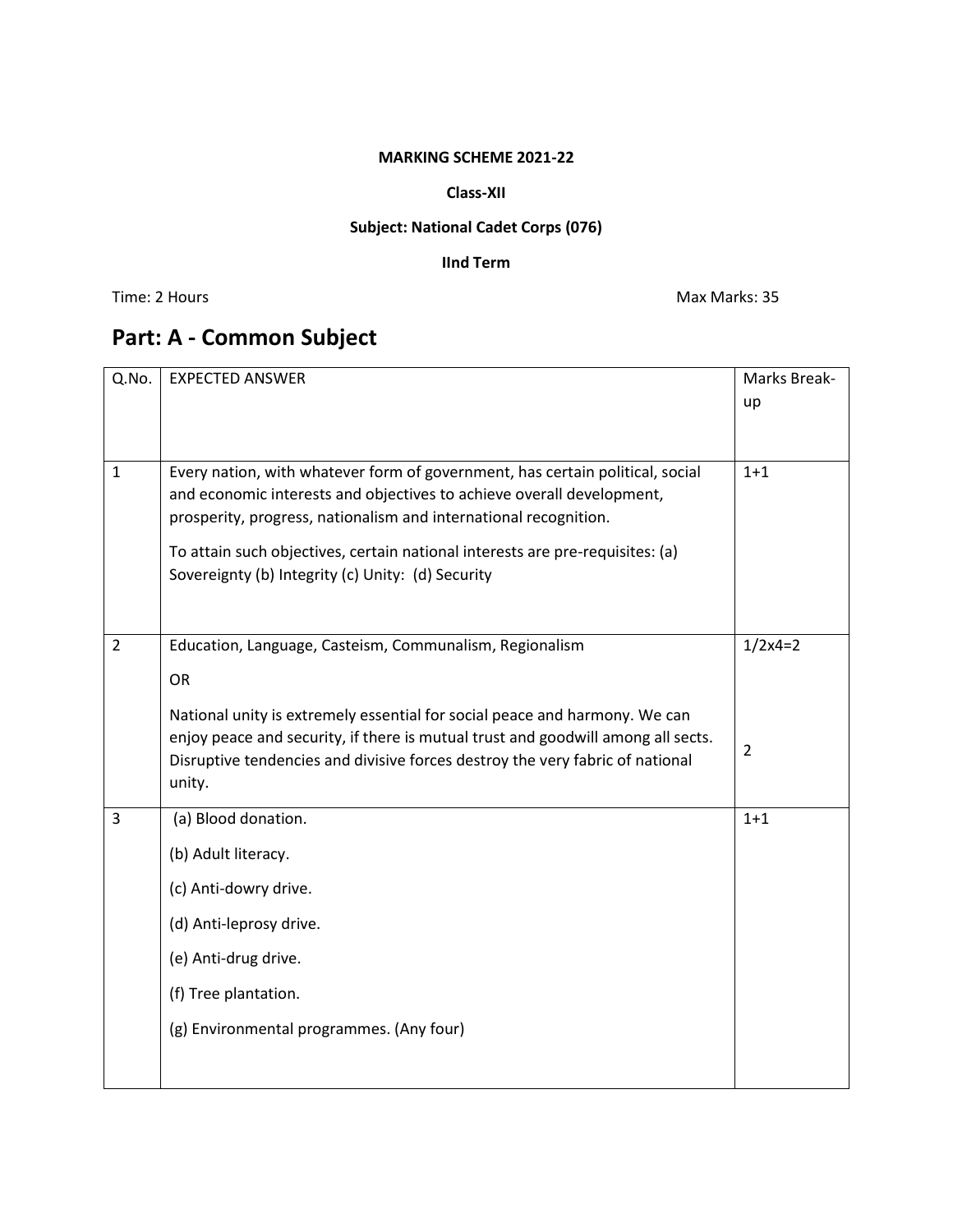| $\overline{4}$ | A strong bond between two or more people refers to interpersonal<br>relationship.                                                                                                                                                                                                                                                                                                                                                                                                                                                                                                                                                                                                                                                                                                                                                                                                                                                                               | $1+1+1=3$ |
|----------------|-----------------------------------------------------------------------------------------------------------------------------------------------------------------------------------------------------------------------------------------------------------------------------------------------------------------------------------------------------------------------------------------------------------------------------------------------------------------------------------------------------------------------------------------------------------------------------------------------------------------------------------------------------------------------------------------------------------------------------------------------------------------------------------------------------------------------------------------------------------------------------------------------------------------------------------------------------------------|-----------|
|                | Attraction between individuals brings them close and eventually results in a<br>strong interpersonal relationship. Communication is said to be the basis of<br>every interpersonal relationship. Infact, effective communication is the key to a<br>healthy and long lasting relationship and if individuals do not, problems are<br>bound to come. Communication plays a pivotal role in strengthening the bonds<br>of friendship among individuals. A relationship loses its charm if individuals do<br>not express and reciprocate their feelings through various modes of<br>communication. A healthy interaction is essential for a healthy relationship.<br>It is not always that an individual needs to talk to express his /her feelings.<br>Feelings can be expressed through non-verbal modes of communication as well.<br>Lack of communication breeds problems in relationships. We tend to assume<br>that others know what we want or how we feel. |           |
| 5              | Telephone/Mobile Phone                                                                                                                                                                                                                                                                                                                                                                                                                                                                                                                                                                                                                                                                                                                                                                                                                                                                                                                                          | $1+1+1=3$ |
|                | b) Visitors                                                                                                                                                                                                                                                                                                                                                                                                                                                                                                                                                                                                                                                                                                                                                                                                                                                                                                                                                     |           |
|                | c) Paper                                                                                                                                                                                                                                                                                                                                                                                                                                                                                                                                                                                                                                                                                                                                                                                                                                                                                                                                                        |           |
|                | d) Lack of Planning:                                                                                                                                                                                                                                                                                                                                                                                                                                                                                                                                                                                                                                                                                                                                                                                                                                                                                                                                            |           |
|                | e) Socializing: As far as possible, one must avoid extended tea-breaks, regular<br>social lunch-hours, and chat in the corridors. Better to do it outside of work<br>time.                                                                                                                                                                                                                                                                                                                                                                                                                                                                                                                                                                                                                                                                                                                                                                                      |           |
|                | f) Indecision: This is caused by ignorance, fear, or lack of confidence in the facts.<br>Improve fact-finding procedures, and listen to your intuition. If you make<br>decisions quickly, you can save time. Successful people make decisions quickly.                                                                                                                                                                                                                                                                                                                                                                                                                                                                                                                                                                                                                                                                                                          |           |
|                | g) Television: Can be a huge time-waster.                                                                                                                                                                                                                                                                                                                                                                                                                                                                                                                                                                                                                                                                                                                                                                                                                                                                                                                       |           |
|                | h) Procrastination (Explain any Two)                                                                                                                                                                                                                                                                                                                                                                                                                                                                                                                                                                                                                                                                                                                                                                                                                                                                                                                            |           |
|                |                                                                                                                                                                                                                                                                                                                                                                                                                                                                                                                                                                                                                                                                                                                                                                                                                                                                                                                                                                 |           |
|                | <b>OR</b>                                                                                                                                                                                                                                                                                                                                                                                                                                                                                                                                                                                                                                                                                                                                                                                                                                                                                                                                                       |           |
|                | <b>Be Yourself</b>                                                                                                                                                                                                                                                                                                                                                                                                                                                                                                                                                                                                                                                                                                                                                                                                                                                                                                                                              |           |
|                | Be Responsible                                                                                                                                                                                                                                                                                                                                                                                                                                                                                                                                                                                                                                                                                                                                                                                                                                                                                                                                                  |           |
|                | Be Open and Approachable                                                                                                                                                                                                                                                                                                                                                                                                                                                                                                                                                                                                                                                                                                                                                                                                                                                                                                                                        |           |
|                | <b>Be Attentive</b>                                                                                                                                                                                                                                                                                                                                                                                                                                                                                                                                                                                                                                                                                                                                                                                                                                                                                                                                             | $1/2x6=3$ |
|                | <b>Be Polite</b>                                                                                                                                                                                                                                                                                                                                                                                                                                                                                                                                                                                                                                                                                                                                                                                                                                                                                                                                                |           |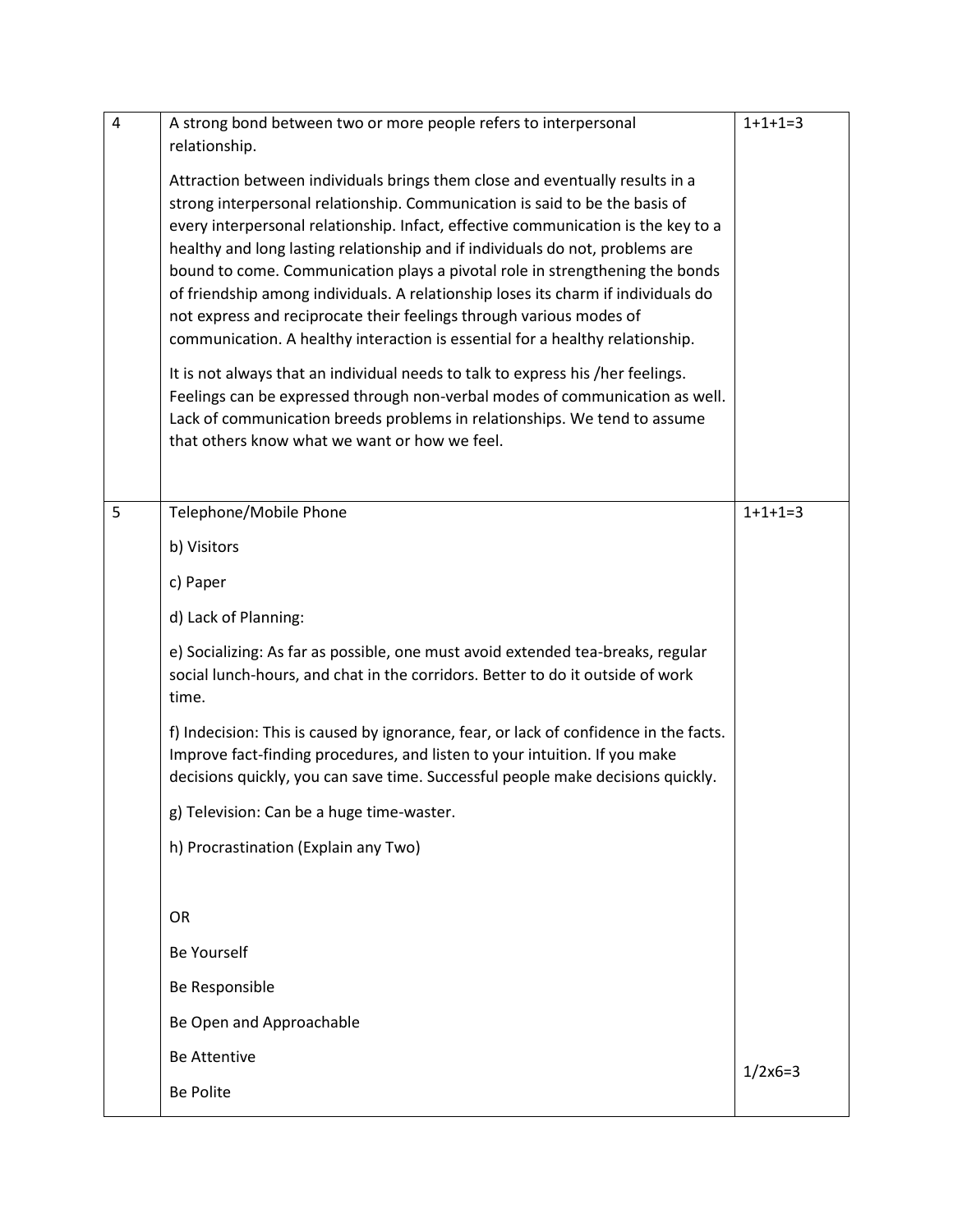|                | <b>Be Aware</b>                                                                                                                                                                                                                                                                                                                 |             |
|----------------|---------------------------------------------------------------------------------------------------------------------------------------------------------------------------------------------------------------------------------------------------------------------------------------------------------------------------------|-------------|
|                | <b>Be Cautious</b>                                                                                                                                                                                                                                                                                                              |             |
| 6              | Control over cultivation of opium and all matters relating to narcotic drugs and<br>psychotropic substances are regulated by the Narcotic Drugs and Psychotropic<br>Substances (NDPS) Act and Rules, which provide for:-                                                                                                        | $1x3=3$     |
|                | (a) Punishment of upto 20 years rigorous imprisonment (RI) and fine up to<br>rupees two lakhs for indulging in trafficking of narcotic drugs and psychotropic<br>substances.                                                                                                                                                    |             |
|                | (b) Death sentence in case of repeat of this offence.                                                                                                                                                                                                                                                                           |             |
|                | (c) Forfeiture of property of smugglers.                                                                                                                                                                                                                                                                                        |             |
|                | (d) Regulating of legitimate trade and commerce of NDPS for medicinal and<br>scientific purposes. The Prevention of Illicit Trafficking in Narcotic Drugs and<br>Psychotropic Substances (PITNDPS), provides for the detention of persons<br>indulging in trafficking of narcotic drugs for 1 to 2 years by an executive order. |             |
| $\overline{7}$ | <b>Effects:</b>                                                                                                                                                                                                                                                                                                                 | $1x3=3$     |
|                | (a) Skewed sex ratio                                                                                                                                                                                                                                                                                                            |             |
|                | (b) Female trafficking                                                                                                                                                                                                                                                                                                          |             |
|                | (c) Increase in rape and assault                                                                                                                                                                                                                                                                                                |             |
|                | (d) Population decline (or any other reason which you think better with<br>explanation)                                                                                                                                                                                                                                         |             |
|                | OR                                                                                                                                                                                                                                                                                                                              |             |
|                | In India, while driving a motor vehicle, if a person has a Blood Alcohol Level<br>(BAC) exceeding 30 mg of intake per 100 ml of blood detected by a<br>breathalyzer, he or she is booked under 'first offense'.                                                                                                                 | $1+1/2x4=3$ |
|                | The most common violators by drunken driving have been identified as under:                                                                                                                                                                                                                                                     |             |
|                | (a) Children between 16-25 years of age.                                                                                                                                                                                                                                                                                        |             |
|                | (b) Most truck drivers.                                                                                                                                                                                                                                                                                                         |             |
|                | © Most people returning from parties in cities.                                                                                                                                                                                                                                                                                 |             |
|                | (d) After New Year parties or festival celebrations.                                                                                                                                                                                                                                                                            |             |
|                |                                                                                                                                                                                                                                                                                                                                 |             |
| 8              | (a) Licensing                                                                                                                                                                                                                                                                                                                   | $1/2x6=3$   |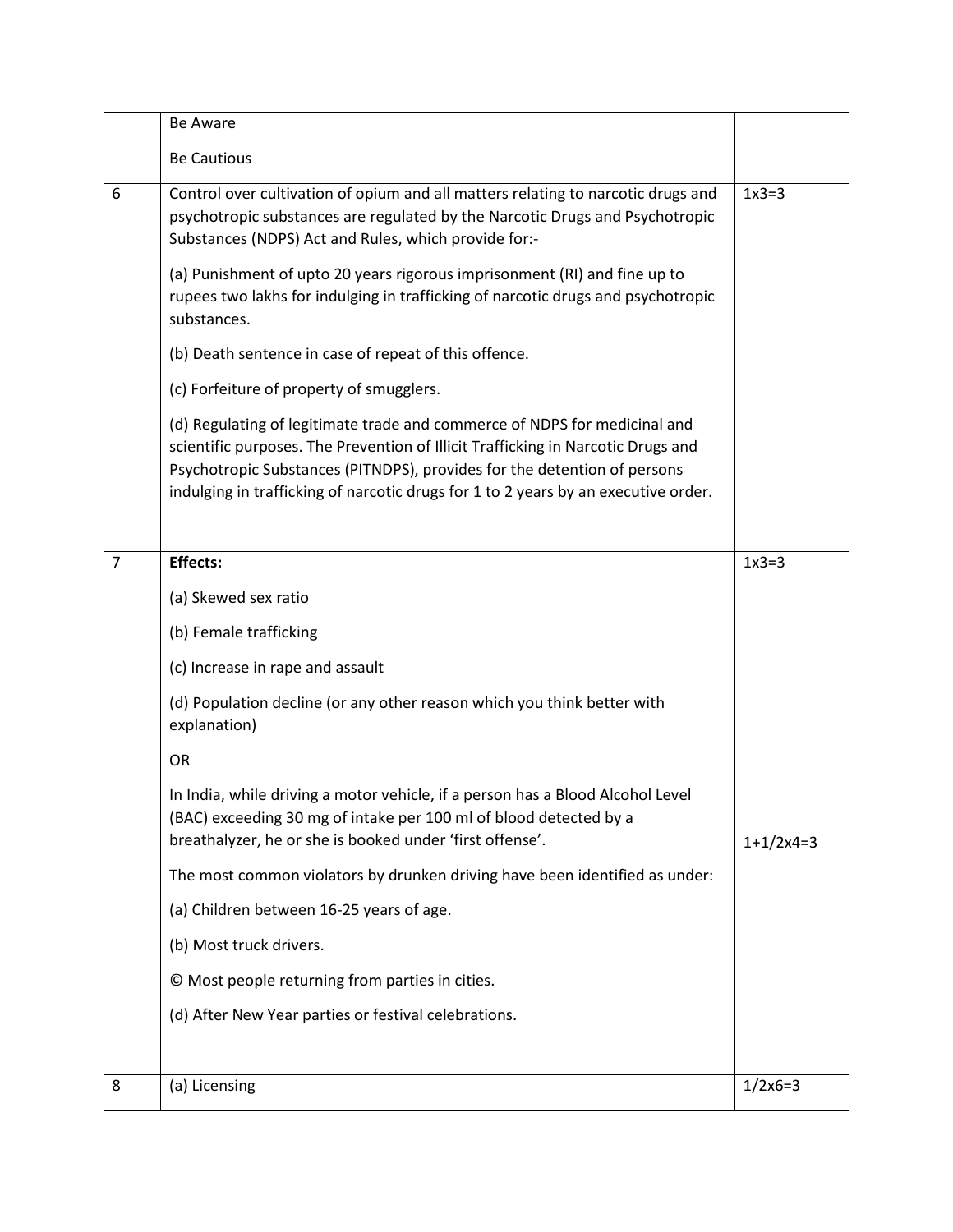|    | (b) Established Operators                                                                                                                                  |                |
|----|------------------------------------------------------------------------------------------------------------------------------------------------------------|----------------|
|    | (c) High Winds                                                                                                                                             |                |
|    | (d) Visibility                                                                                                                                             |                |
|    | (e) Passenger Age and Weight Restrictions                                                                                                                  |                |
|    | (f) Types of Equipment                                                                                                                                     |                |
|    | (g) Altitude                                                                                                                                               |                |
|    | (h) Ask Questions                                                                                                                                          |                |
|    | (i) Release Form (or any other safety precaution with detail) (any six)                                                                                    |                |
|    |                                                                                                                                                            |                |
| 9  | Types of Style (one mark)                                                                                                                                  | $1+3=4$        |
|    | a) Aggressive                                                                                                                                              |                |
|    | b) Passive                                                                                                                                                 |                |
|    | c) Assertive                                                                                                                                               |                |
|    | (Explanation of each consists 1 mark each)                                                                                                                 |                |
|    |                                                                                                                                                            |                |
|    |                                                                                                                                                            |                |
|    | <b>Specialized Subjects</b>                                                                                                                                |                |
|    | a) ARMY                                                                                                                                                    |                |
| 10 | Alertness, Courage and Decisiveness( 1 mark for each explanation)                                                                                          | $1+1=2$        |
|    | <b>OR</b>                                                                                                                                                  |                |
|    | The study of military history is important in knowing the causes, social and<br>cultural foundations of war, how military doctrine, logistics, leadership, | $\overline{2}$ |
|    | technology and strategy have been used on each side, and how these have<br>changed over time.                                                              |                |
| 11 | Portable/Light in weight, operation easy, 128 channels can be operated, Can<br>select required zone, Option of selecting call facilities (Any four points) | $1/2x4=2$      |
| 12 | An individual should be able to judge distance accurately with his eyes so that<br>the individual can decide on the following:-                            | $1x3=3$        |
|    | (a) Know when to open fire.                                                                                                                                |                |
|    | (b) Know which weapon to be used.                                                                                                                          |                |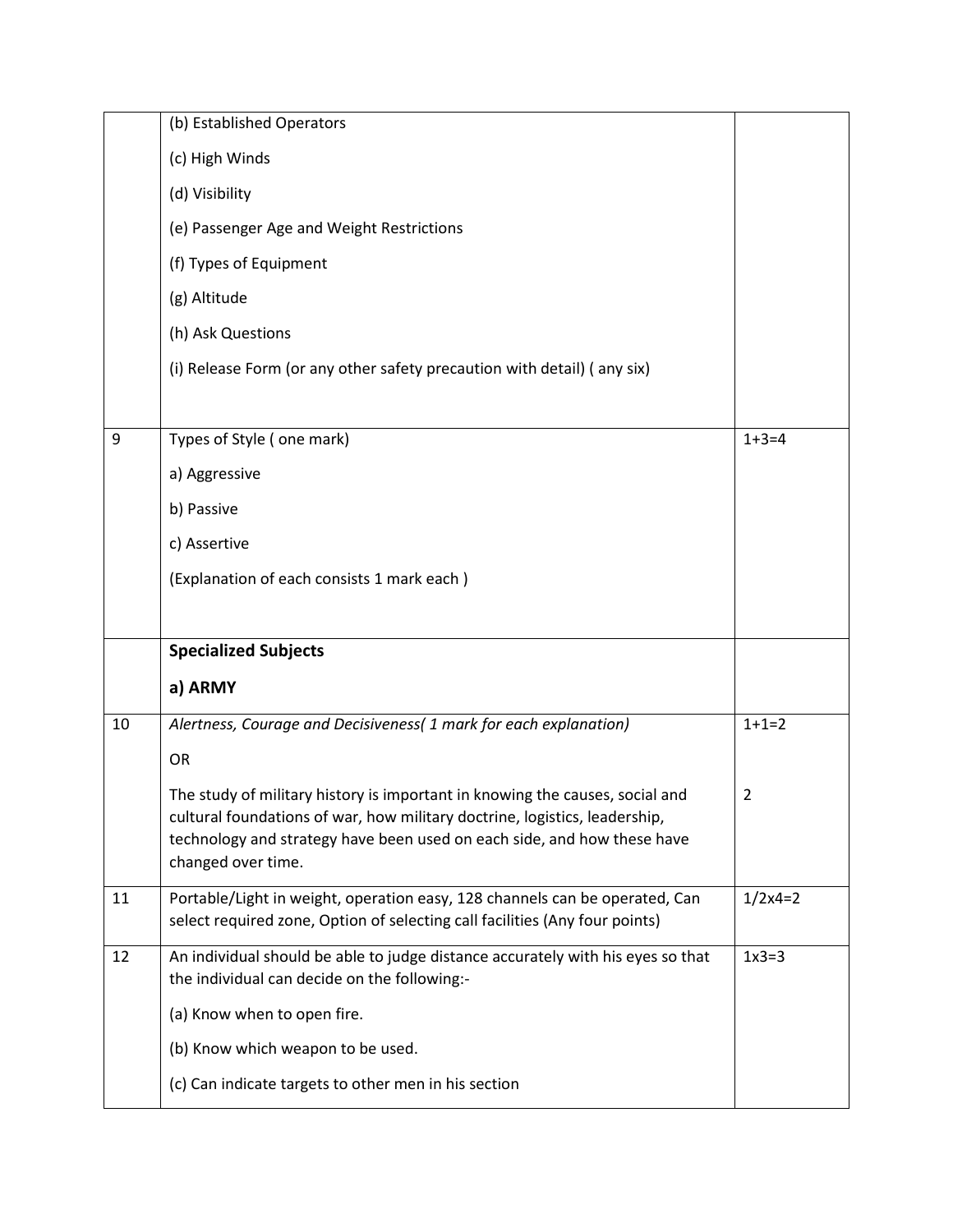|    | (d) Pass back accurate information when acting as an observer.                                                                                         |           |
|----|--------------------------------------------------------------------------------------------------------------------------------------------------------|-----------|
|    | (with explanation)                                                                                                                                     |           |
|    | <b>OR</b>                                                                                                                                              |           |
|    | Distances are overestimated when:-                                                                                                                     |           |
|    | (i) Light is bad.                                                                                                                                      |           |
|    | (ii) The sun is in the observer's eye.                                                                                                                 | $1/2x6=3$ |
|    | (iii) The object is small in relation to its surroundings.                                                                                             |           |
|    | (iv) Looking through a valley of narrow lane e.g. street.                                                                                              |           |
|    | (v) Lying down.                                                                                                                                        |           |
|    | (vi) Looking from top to bottom                                                                                                                        |           |
|    |                                                                                                                                                        |           |
| 13 | Field signals are alternate means of giving orders and control troops when voice<br>control is not possible like.                                      | $1x3=3$   |
|    | <b>Battle Noises.</b>                                                                                                                                  |           |
|    | Need for silence.                                                                                                                                      |           |
|    | Intervening distances are too large.                                                                                                                   |           |
|    | (Explain points)                                                                                                                                       |           |
|    |                                                                                                                                                        |           |
|    | <b>Specialized Subjects</b>                                                                                                                            |           |
|    | b) NAVY                                                                                                                                                |           |
| 10 | Hold Water. This is the order to reduce or stop the way of the boat by holding<br>the oars at right angles to the boat and with their blades in water. | $1+1=2$   |
|    | Precautions while Pulling. Following is to be ensured during boat pulling: -                                                                           |           |
|    | (a) Ensure the boat is clear of water.                                                                                                                 |           |
|    | (b) Adequate number of oars & crutches are boarded along with spare.                                                                                   |           |
|    | (c) Life jacket is worn by all crew.                                                                                                                   |           |
|    | (d) Check the boat plug is installed.                                                                                                                  |           |
|    | (e) First aid kit is available.                                                                                                                        |           |
|    | (f) Availability of loud hailer, drinking water, sufficient ropes, bailer, anchor, life                                                                |           |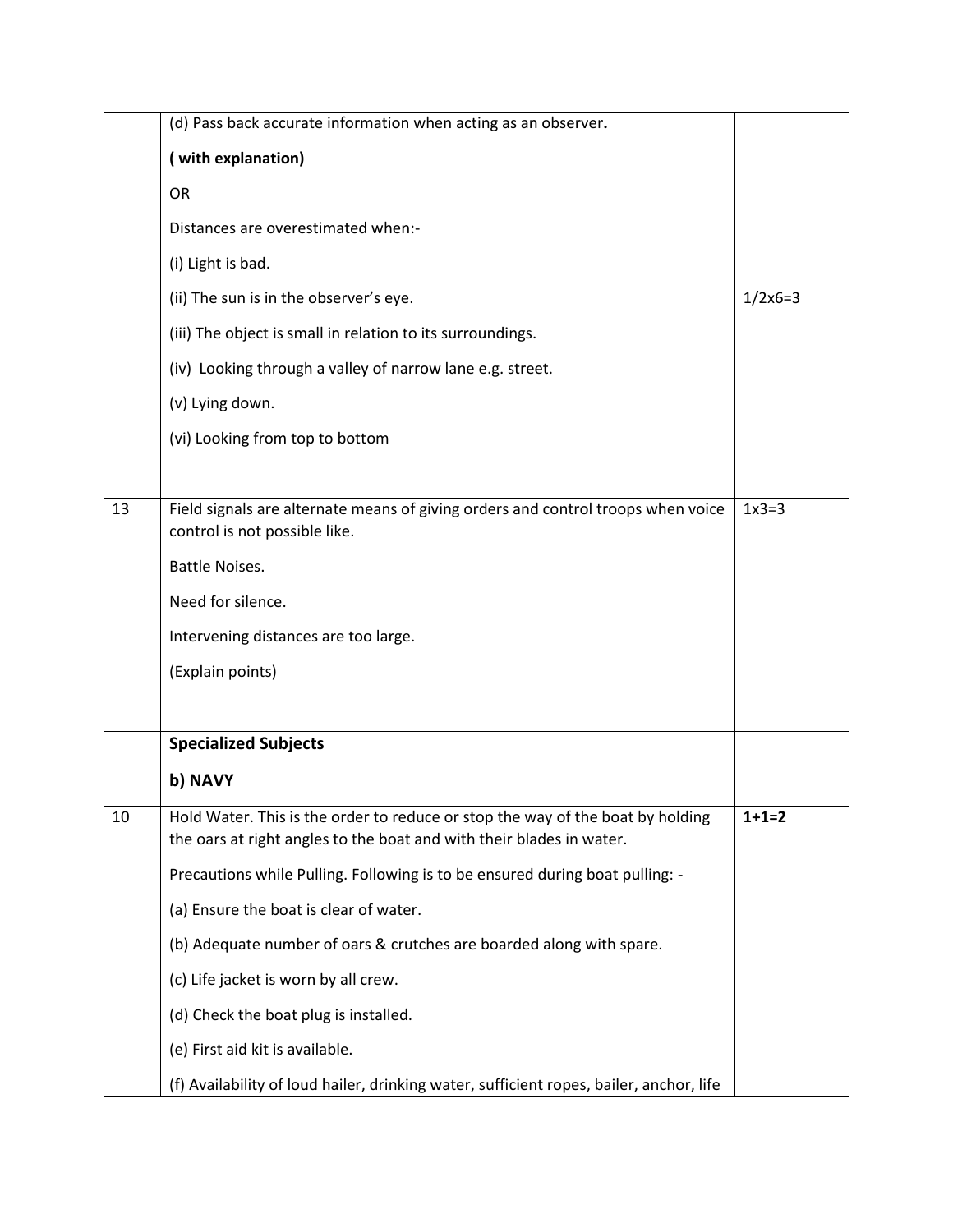|    | buoy and boathook.                                                                                                                                                                                                                                                                       |         |
|----|------------------------------------------------------------------------------------------------------------------------------------------------------------------------------------------------------------------------------------------------------------------------------------------|---------|
|    | (g) Only swimmers and physically fit should participate.                                                                                                                                                                                                                                 |         |
|    | (h) Knowledge of local weather and tidal conditions.                                                                                                                                                                                                                                     |         |
|    | (j) Rudder, tiller & towing bollard should be properly secured.                                                                                                                                                                                                                          |         |
| 11 | Types of Models - Models are of different types like Solid Model, Working<br>Model or a Sailing Model as explained below:-                                                                                                                                                               | $1+1=2$ |
|    | (a) Solid Model. A solid model is one made with solid block of wood including<br>the appendages and additional parts attached post preparation of the basic<br>structure. The solid models are basically scaled to originally planned ship for<br>purposes of show and testing / trials. |         |
|    | (b) Working Model. Working Model for the boat is a scaled model with all parts<br>moving with mechanical or electrical support. The working model is designed to<br>project the actual working of the boat.                                                                              |         |
|    | (c) Sailing Model. Sailing models are generally scaled models with sails and<br>motor fitted for control of the sail model remotely.                                                                                                                                                     |         |
|    | <b>OR</b>                                                                                                                                                                                                                                                                                | $1+1=2$ |
|    | Therefore, repair and maintenance work must be carried out in accordance<br>with preventive maintenance schedules as under: -                                                                                                                                                            |         |
|    | (a) Polythene/ canvas dust covers are to be used to cover the machines and<br>equipment when not in use to protect them against dust and moisture.                                                                                                                                       |         |
|    | (b) The user should be instructed to clean the machine after use with a hand<br>brush. Slide ways are to be oiled to avoid condensation of moisture and then to<br>cover the machine with dustcover.                                                                                     |         |
|    | (c) Each machine must have its tool cup-board for keeping all the accessories<br>required for use.                                                                                                                                                                                       |         |
|    | (d) Cadets should be taught the use of the various controls and the correct<br>manipulation of the machine before the commencement of any skill training of<br>the machine.                                                                                                              |         |
|    | (e) A check list/ store list showing all the items kept in the tool cup-board is to<br>be displayed in a prominent place inside the cup-board.                                                                                                                                           |         |
| 12 | <b>TYPES OF COMPASS</b>                                                                                                                                                                                                                                                                  | $2+1=3$ |
|    | The navigational compass is an instrument that gives the necessary datum line<br>from which courses and bearings can be measured. Compass helps us to find<br>the direction of the ship at sea.                                                                                          |         |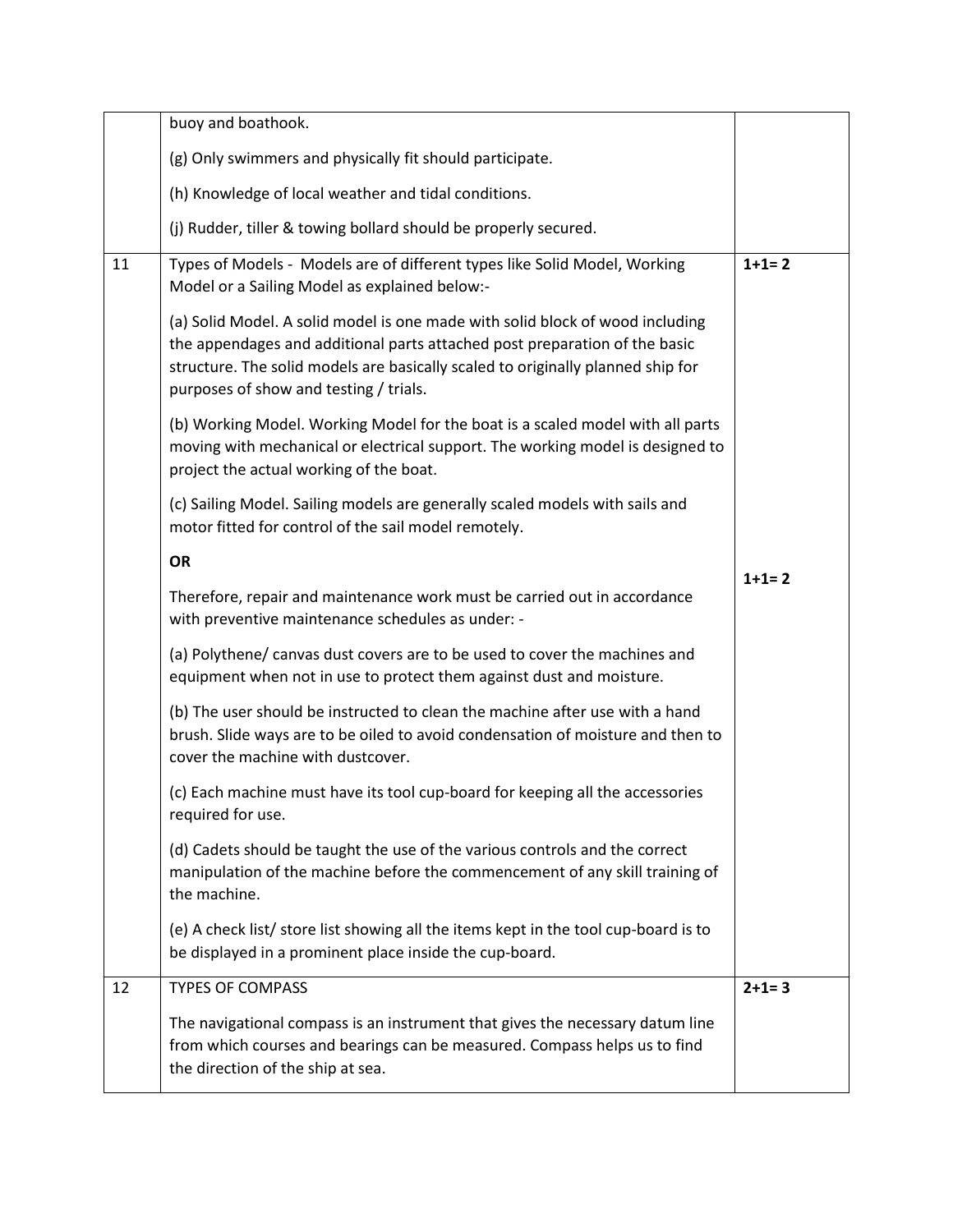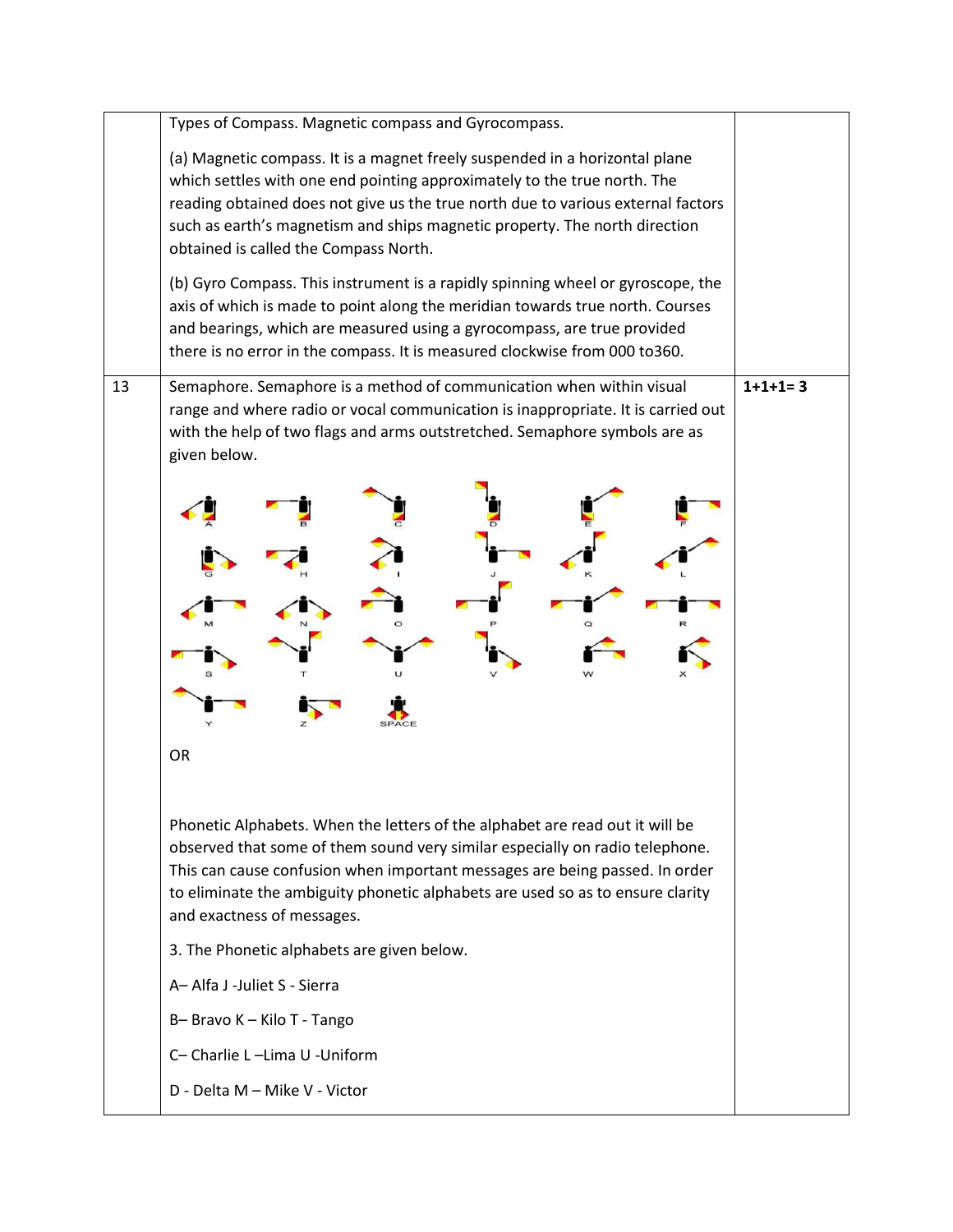|    | E - Echo N - November W - Whiskey                                                                                                                                                                                                                            |           |
|----|--------------------------------------------------------------------------------------------------------------------------------------------------------------------------------------------------------------------------------------------------------------|-----------|
|    | F - Foxtrot O - Oscar $X - X$ ray                                                                                                                                                                                                                            |           |
|    | G - Golf P - Papa Y - Yankee                                                                                                                                                                                                                                 |           |
|    | H - Hotel Q - Quebec Z - Zulu                                                                                                                                                                                                                                |           |
|    | I - India R - Romeo                                                                                                                                                                                                                                          |           |
|    | <b>Specialized Subject C) Air Force</b>                                                                                                                                                                                                                      |           |
| 10 | The types of Aero-models are: (any two)                                                                                                                                                                                                                      | $1+1=2$   |
|    | (a) Static models                                                                                                                                                                                                                                            |           |
|    | (b) Control line models                                                                                                                                                                                                                                      |           |
|    | (c) Radio Control (RC) models                                                                                                                                                                                                                                |           |
|    | (d) Gliders                                                                                                                                                                                                                                                  |           |
|    | <b>OR</b>                                                                                                                                                                                                                                                    |           |
|    | The following are the general safety code to be followed:- (any two)                                                                                                                                                                                         |           |
|    | (a) Not to fly model aircraft in competition or the presence of spectators                                                                                                                                                                                   |           |
|    | until it has been proven to be airworthy by having been previously                                                                                                                                                                                           |           |
|    | successfully flight-tested.                                                                                                                                                                                                                                  | $1+1=2$   |
|    | (b) Not to fly model aircraft higher than approximately 400 feet within 3                                                                                                                                                                                    |           |
|    | miles of an airport without notifying the airport operator.                                                                                                                                                                                                  |           |
|    | (c) Give right of way to, and avoid flying in the proximity of full-scale                                                                                                                                                                                    |           |
|    | aircraft. Where necessary an observer shall be utilized to supervise flying                                                                                                                                                                                  |           |
|    | to avoid having models fly in the proximity of full-scale aircraft.                                                                                                                                                                                          |           |
|    | (d) Where established, abide by the safety rules for the flying site and<br>willfully and deliberately not to fly my models in a careless, reckless,<br>and/or dangerous manner.                                                                             |           |
| 11 | Radar is an object detection system that uses radio waves to determine<br>the range, altitude, direction, or speed of objects. It can be used to detect<br>aircraft, ships, spacecraft, guided missiles, motor vehicles, weather<br>formations, and terrain. | $1+1=2$   |
|    | In aviation, aircraft are equipped with radar devices that warn of<br>obstacles in or approaching their path and give accurate altitude<br>readings.                                                                                                         |           |
| 12 | a) Operation Safed Sagar was the codename assigned to the Indian Air                                                                                                                                                                                         | $1+1+1=3$ |